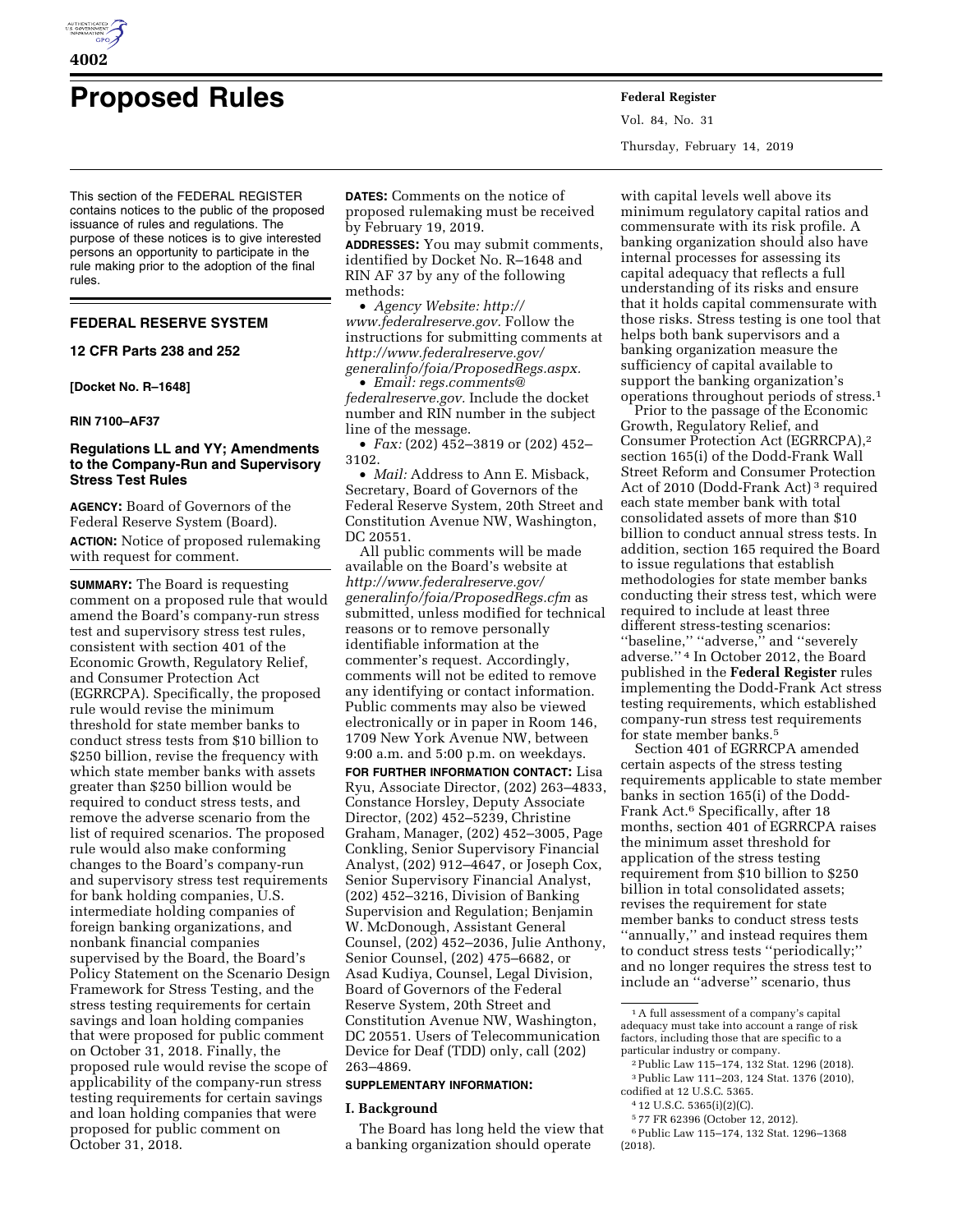reducing the number of required stress test scenarios from three to two.7

## **II. Description of the Proposed Rule**

The Board is proposing to revise the Board's stress testing rules applicable to state member banks (12 CFR part 252, subpart B), consistent with the amendments made by section 401 of EGRRCPA (the proposed rule or proposal). The proposal would also make conforming changes to the supervisory stress testing and companyrun stress testing requirements applicable to bank holding companies, U.S. intermediate holding companies of foreign banking organizations, and any nonbank financial company supervised by the Board (12 CFR part 252, subparts E and F), the Board's Policy Statement on the Scenario Design Framework for Stress Testing (12 CFR part 252, appendix A), and the stress testing requirements for certain savings and loan holding companies that were proposed for public comment on October 31, 2018.8 The proposal also would revise the scope of applicability of the company-run stress testing requirements for certain savings and loan holding companies that were proposed for public comment on October 31, 2018. Finally, the proposal would make certain technical edits to these rules.

In preparing the proposal, the Board has coordinated closely with the FDIC and the OCC to help to ensure that the company-run stress testing regulations are consistent and comparable across depository institutions and depository institution holding companies and to address any burden that may be associated with having multiple entities

8On October 31, 2018, the Board approved two notices of proposed rulemaking that would establish a revised framework for applying prudential standards to large U.S. banking organizations. *See [www.federalreserve.gov/](http://www.federalreserve.gov/newsevents/pressreleases/bcreg20181031a.htm)  [newsevents/pressreleases/bcreg20181031a.htm.](http://www.federalreserve.gov/newsevents/pressreleases/bcreg20181031a.htm)*  Currently, savings and loan holding companies with more than \$10 billion in total consolidated assets are subject to the Board's company run stress test rules (12 CFR part 252, subpart B). Under the proposal, certain savings and loan holding companies with more than \$100 billion in assets would be subject to supervisory stress testing and company-run stress test requirements.

within one organizational structure having to meet different stress testing requirements.

## *A. Minimum Asset Threshold for State Member Banks*

As described above, section 401 of EGRRCPA amends section 165 of the Dodd-Frank Act by raising the minimum asset threshold for state member banks required to conduct company-run stress tests from \$10 billion to \$250 billion. Consistent with EGRRCPA, the proposal would raise this threshold such that only state member banks with total consolidated assets greater than \$250 billion would be required to conduct stress tests.

## *B. Frequency of Stress Testing for State Member Banks*

Section 401 of EGRRCPA also revised the requirement under section 165 of the Dodd-Frank Act for state member banks to conduct stress tests, changing the required frequency from ''annual'' to ''periodic.'' Under the proposal, state member banks with assets greater than \$250 billion generally would no longer be required conduct stress tests annually, rather they would be required to conduct stress tests once every other year.

Post-crisis financial regulations have resulted in substantial gains in resiliency for individual firms and for the financial system as a whole, including requiring firms to hold higher amounts of better quality capital. Based on the Board's experience overseeing and reviewing the results of companyrun stress testing over more than five years, the Board believes that a two-year stress testing cycle generally would be appropriate for certain state member banks. Specifically, the state member banks that would be subject to a twoyear stress testing cycle under the proposal would not be the subsidiaries of larger, more complex firms, which can present greater risk and therefore merit closer monitoring. As discussed below, state member banks that are subsidiaries of larger, more complex firms, would continue to have to conduct stress testing on an annual basis. The Board expects this level of frequency would provide the Board and the state member bank with information that is sufficient to satisfy the purposes of stress testing, including: assisting in an overall assessment of the state member bank's capital adequacy, identifying downside risks and the potential impact of adverse conditions on the state member bank's capital adequacy, and determining whether additional analytical techniques and exercises are appropriate for the state

member bank to employ in identifying, measuring, and monitoring risks to the soundness of the state member bank. In addition, the Board would continue to review the state member bank's stress testing processes and procedures.

Under the proposed rule, all state member banks that would conduct stress tests every other year would be required to conduct stress tests in the same even numbered year (*i.e.,* the reporting years for these state member banks would be synchronized). By requiring these state member banks to conduct their stress tests in the same year, the proposal would continue to allow the Board to make comparisons across state member banks for supervisory purposes and assess macroeconomic trends and risks to the banking industry.

As an exception to the two-year cycle, state member banks that are subsidiaries of U.S. global systemically important bank holding companies or bank holding companies that have \$700 billion or more in total assets or crossjurisdictional activity of \$75 billion or more would be required to conduct a stress test on an annual basis. As discussed in the Board's October 31, 2018 proposal,9 U.S. global systemically important bank holding companies and bank holding companies with \$700 or more in total assets or \$75 billion or more in cross-jurisdictional activity would be required to conduct stress tests on an annual basis. The proposed requirement for these bank holding companies to conduct stress tests on an annual basis reflects their heightened risk profile, relative to smaller, less complex firms. Requiring the depository institution subsidiaries of these holding companies to a conduct stress test on an annual basis would reflect the risk profile of the overall banking organization and align with the Board's long-standing policy of applying similar standards to holding companies and their subsidiary banks.

Under the proposal, a state member bank that was subject to a two-year stress test cycle would become subject to an annual stress test if, for example, the parent bank holding company of the bank became a U.S. global systemically important bank holding company or a holding company with \$700 billion or more in total assets or cross-

<sup>7</sup>The amendments made by section 401 of EGRRCPA applicable to state member banks are not effective until eighteen months after the enactment of EGRRCPA. EGRRCPA section 401(d)(1). On July 6, 2018, the OCC, jointly with the Board and the FDIC, extended the deadline for all regulatory requirements related to company-run stress testing for depository institutions with average total consolidated assets of less than \$100 billion until November 25, 2019. *See* Interagency statement regarding impact of the Economic Growth, Regulatory Relief, and Consumer Protection Act, July 6, 2018, available at *[https://www.occ.treas.gov/](https://www.occ.treas.gov/news-issuances/news-releases/2018/nr-ia-2018-69a.pdf) [news-issuances/news-releases/2018/nr-ia-2018-](https://www.occ.treas.gov/news-issuances/news-releases/2018/nr-ia-2018-69a.pdf)  [69a.pdf.](https://www.occ.treas.gov/news-issuances/news-releases/2018/nr-ia-2018-69a.pdf)* 

<sup>9</sup>*See [www.federalreserve.gov/newsevents/](http://www.federalreserve.gov/newsevents/pressreleases/bcreg20181031a.htm) [pressreleases/bcreg20181031a.htm.](http://www.federalreserve.gov/newsevents/pressreleases/bcreg20181031a.htm)* Under the board's October 31, 2018 proposal, U.S. global systemically important bank holding companies would be subject to Category I standards while bank holding companies with \$700 billion or more in total assets or \$75 billion or more in crossjurisdictional activity would be subject to Category II standards.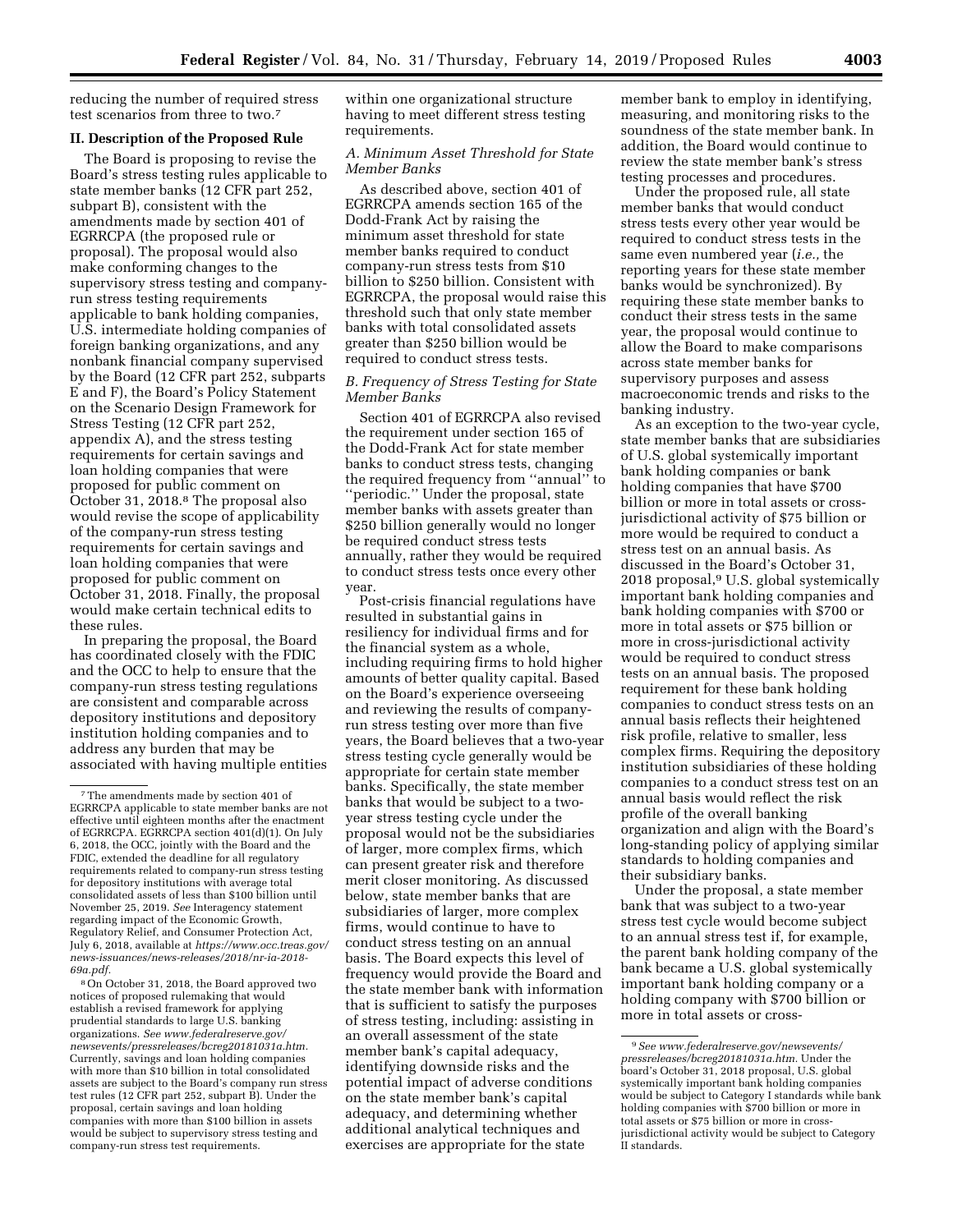jurisdictional activity of \$75 billion or more. The proposal would not establish a transition period in these cases. Accordingly, a state member bank that becomes an annual stress test firm would be required to begin stress testing annually as of the next year. The Board would expect state member banks to anticipate and plan for this development.

# *C. Removal of* ''*Adverse*'' *Scenario for State Member Banks*

As discussed above, section 401 of EGRRCPA amends section 165(i) of the Dodd-Frank Act to no longer require the Board to include an ''adverse'' stresstesting scenario in the company-run stress test, reducing the number of required company-run stress test scenarios from three to two.

The ''baseline'' scenario is a set of conditions that affect the U.S. economy or the financial condition of the state member bank, and that reflect the consensus views of the economic and financial outlook, and the ''severely adverse'' scenario is a more severe set of conditions and the most stringent of the scenarios. Because the ''baseline'' and ''severely adverse'' scenarios are designed to cover the full range of expected and stressful conditions, the ''adverse'' stress-testing scenario has provided limited incremental information to the Board and market participants. Accordingly, the proposal would maintain the requirement for state member banks to conduct company-run stress tests under both a ''baseline'' and ''severely adverse'' stress-testing scenario. In addition, the proposal would redefine the ''severely adverse'' scenario to mean a set of conditions that affect the U.S. economy or the financial condition of a state member bank that overall are significantly more severe than those associated with the baseline scenario and may include trading or other additional components.

# *D. Removal of* ''*Adverse*'' *Scenario for All Other Stress Testing Requirements*

The Board's company-run stress testing and supervisory stress testing requirements applicable to bank holding companies, U.S. intermediate holding companies of foreign banking organizations, and any nonbank financial company supervised by the Board currently require the inclusion of an ''adverse'' scenario in the stress test. In addition, the stress testing requirements for certain savings and loan holding companies that were proposed for public comment on

October 31, 2018, also would require the inclusion of an ''adverse'' scenario.10

As discussed above, section 401 of EGRRCPA amends section 165(i)(2) of the Dodd-Frank Act to no longer require the Board to include an ''adverse'' stress-testing scenario in the companyrun stress test. Similarly, section 401 of EGRRCPA amends section 165(i)(1) to no longer require the Board to include an ''adverse'' scenario in the supervisory stress tests that the Board is required to conduct, reducing the number of supervisory stress test scenarios from three to two.

Consistent with the changes made by section 401 of EGRRCPA, and for the reasons set forth above regarding why the inclusion of the ''adverse'' scenario is unnecessary, the proposal would remove the ''adverse'' scenario as a required scenario for all of the Board's current and proposed company-run and supervisory stress testing requirements, and revise the definition of the ''severely adverse'' scenario. In addition, the proposal would make conforming changes to the Board's Policy Statement on the Scenario Design Framework for Stress Testing to reflect the removal of the adverse scenario.

#### *E. Review by Board of Directors*

Section 252.15 of the Board's stress testing rule for state member banks provides that ''[t]he board of directors, or a committee thereof, of a state member bank must review and approve the policies and procedures of the stress testing processes as frequently as economic conditions or the condition of the company may warrant, but no less than annually.'' Section 238.144 of Regulation LL in the Board's October 31, 2018, proposal and § 252.56 of Regulation YY include similar approval language. The proposal would revise the frequency of these requirements from ''annual'' to ''no less than each year a stress test is conducted'' in order to make review by the board of directors consistent with the supervised firm's stress testing cycle.

#### *F. Removal of Transition Language*

The proposal would remove certain transition language present in the Board's stress testing rule that is no longer current. For example, the proposal would strike paragraph (a)(2) of § 252.14 of part 252, which provides the required timing of the stress tests for each stress test cycle prior to October 1, 2014.

## *G. Scope of Applicability for Savings and Loan Holding Companies*

The proposal would revise the company-run stress testing requirements for covered savings and loan holding companies included in the Board's October 31, 2018, proposal. As part of the October 31, 2018 proposal, the Board generally proposed to apply prudential standards to certain covered savings and loan holding companies using those standards for determining prudential standards for large U.S. banking organizations. Covered savings and loan holding companies are those large savings and loan holding companies other than those substantially engaged in insurance underwriting or commercial activities.<sup>11</sup> Section 165(i)(2) of the Dodd-Frank Act, as amended by EGRRCPA, requires all financial companies that have total consolidated assets of more than \$250 billion to conduct periodic stress tests. Consistent with EGRRCPA, the Board is proposing to revise the scope of applicability of the company-run stress testing requirements proposed on October 31, 2018, to include all savings and loan holding companies that meet the thresholds for either a Category II or a Category III banking organization in the proposed § 238.10 of Regulation LL.

The proposal also would amend the proposed company-run stress test requirements to maintain the existing transition provision that provides that a savings and loan holding company would not be required to conduct its first stress test until after it is subject to minimum capital requirements.

#### **III. Request for Comment**

The Board invites comment on all aspects of this proposed rule, including the following questions:

1. The proposal would require a state member bank that is consolidated under a holding company that is required to conduct a stress test at least once every calendar year to also conduct a stress test at least once every calendar year. What are the advantages and disadvantages of requiring a state member bank to conduct a stress test at the same frequency as, or at a different frequency than, its holding company?

2. What if any criteria should the Board consider for differentiating the frequency of stress tests (annual versus biennial) among depository institutions that have significantly different risk profiles and that are not consolidated under a holding company (*e.g.,*  differentiate frequency based on asset size, other risk indicators), and why?

<sup>10</sup>*See [https://www.federalreserve.gov/](https://www.federalreserve.gov/newsevents/pressreleases/bcreg20181031a.htm)  [newsevents/pressreleases/bcreg20181031a.htm.](https://www.federalreserve.gov/newsevents/pressreleases/bcreg20181031a.htm)* 

<sup>11</sup>*See* 12 CFR 217.2 (defining a covered savings and loan holding company).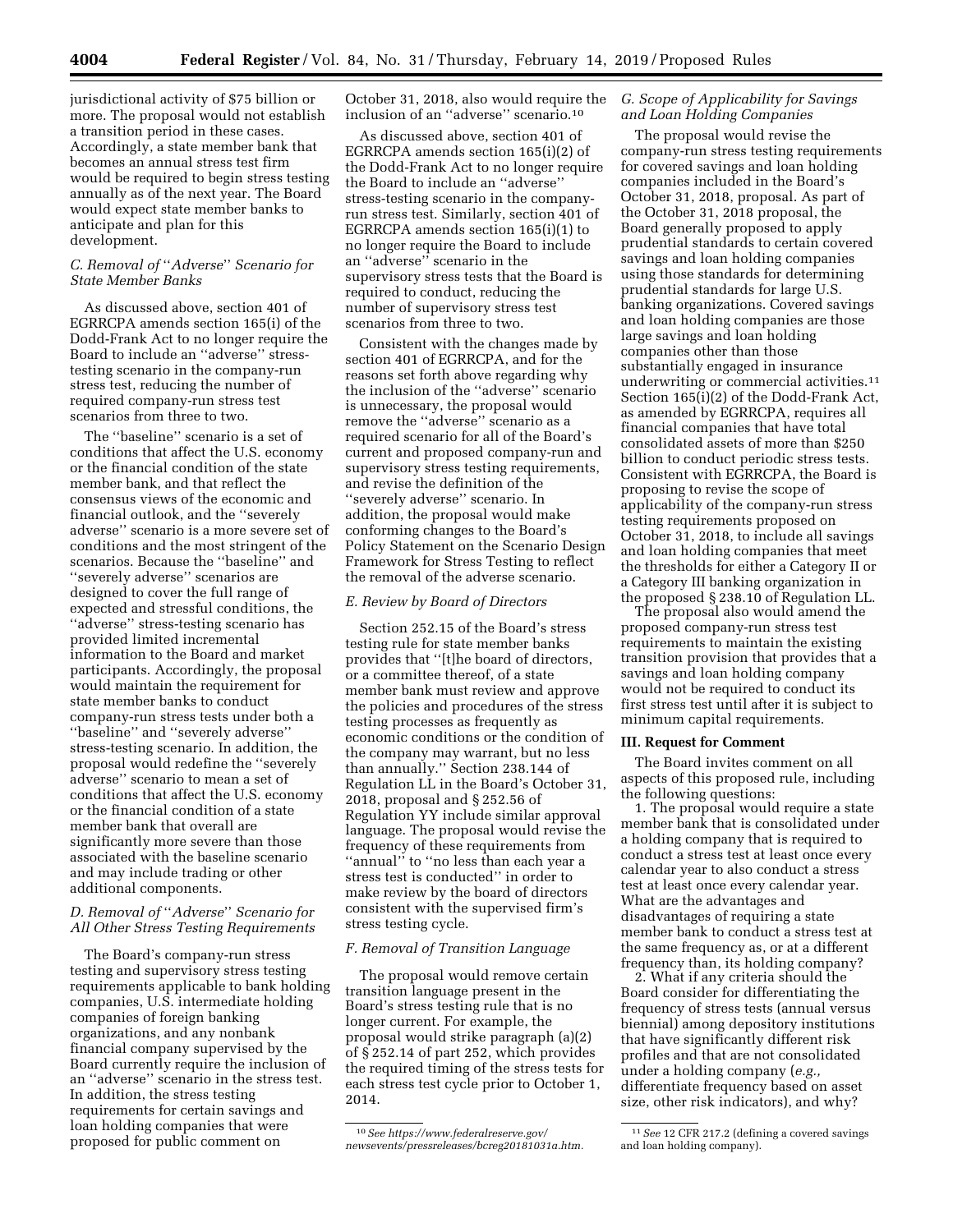3. What alternative frequency to the proposed biennial stress testing requirement should the Board consider and why?

4. Should the Board establish a transition period for state member banks that are already required to stress test and that move from a biennial stress testing requirement to an annual stress testing requirement, and if so, why?

#### **IV. Regulatory Analysis**

### *A. Riegle Community Development and Regulatory Improvement Act (RCDRIA)*

Section 302 of RCDRIA generally requires that regulations prescribed by Federal banking agencies which impose additional reporting, disclosures or other new requirements on insured depository institutions take effect on the first day of a calendar quarter which begins on or after the date on which the regulation is published in final form unless the agency determines, for good cause published with the regulation, that the regulation should become effective before such time.

The proposed rule imposes no additional reporting, disclosure, or other requirements on insured depository institutions, including small depository institutions, nor on the customers of depository institutions. The proposed rule would raise the minimum asset threshold for state member banks that would be required to conduct a stress test from \$10 billion to \$250 billion, would revise the frequency with which state member banks with assets greater than \$250 billion would be required to conduct stress tests, and would reduce the number of required stress test scenarios from three to two. The requirement to conduct, report, and publish a company-run stress testing is a previously existing requirement imposed by section 165 of the Dodd-Frank Act. In connection with determining an effective date for the proposed rule, the Board invites comment on any administrative burdens that the proposed rule would place on depository institutions, including small depository institutions, and customers of depository institutions.

## *B. Regulatory Flexibility Act*

In accordance with the Regulatory Flexibility Act (RFA), 5 U.S.C. 601 *et seq.,* the Board is publishing an initial regulatory flexibility analysis of the proposal. The RFA requires each federal agency to prepare an initial regulatory flexibility analysis in connection with the promulgation of a proposed rule, or certify that the proposed rule will not have a significant economic impact on

a substantial number of small entities.12 Under regulations issued by the SBA, a small entity includes a bank, bank holding company, or savings and loan holding company with assets of \$550 million or less (small entity).<sup>13</sup> Based on the Board's analysis, and for the reasons stated below, the Board believes that this proposed rule will not have a significant economic impact on a substantial of number of small entities.

As discussed in the Supplementary Information, the Board is proposing to adopt amendments to Regulation YY and LL to reflect revisions made by section 401 of EGRRCPA to section 165 of the Dodd-Frank Act. Specifically, the proposal would affect the regulatory requirements that apply to state member banks with \$10 billion or more in total consolidated assets, along with bank holding companies and requirements that have been proposed to apply to savings and loan holding companies with \$100 billion or more in total consolidated assets.

The proposal would not apply to small entities. Companies that are affected by the proposal, include state member banks with \$10 billion or more in total consolidated assets, along with bank holding companies and savings and loan holding companies with \$100 billion or more in total consolidated assets and, therefore, substantially exceed the \$550 million asset threshold at which a banking entity is considered a ''small entity'' under SBA regulations.

The proposal would not impose any new reporting, recordkeeping, or other compliance requirements on banking organizations. Because the proposal would increase the minimum asset threshold for state member banks to conduct stress tests, the proposal would reduce the amount of state member banks subject to the Board's stress test rules. Moreover, as discussed above, the proposal does not apply to small entities and, therefore, the Board expects that the proposed rule will not impose any reporting, recordkeeping, or other compliance costs on small entities.

The Board does not believe that the proposal duplicates, overlaps, or conflicts with any other Federal rules.

In light of the foregoing, the Board does not believe that the proposal, if adopted in final form, would have a significant economic impact on a substantial number of small entities supervised by the Board and does not believe there are any significant alternatives to the proposal that would reduce the impact of the proposal. Nonetheless, the Board seeks comment

on whether the proposal would impose undue burdens on, or would have unintended consequences for, small banking organizations, and whether there are ways such potential burdens or consequences could be minimized in a manner consistent with the purposes of the proposal.

#### *C. Paperwork Reduction Act of 1995*

Certain provisions of the proposed rule contain a ''collection of information'' within the meaning of the Paperwork Reduction Act (PRA) of 1995 (44 U.S.C. 3501–3521). In accordance with the requirements of the PRA, the agencies may not conduct or sponsor, and the respondent is not required to respond to, an information collection unless it displays a currently valid Office of Management and Budget (OMB) control number. The OMB control numbers are 7100–0350, which will be extended for three years with revision, and 7100–NEW. The Board reviewed the proposed rule under the authority delegated to the Board by OMB.

Comments are invited on:

a. Whether the collections of information are necessary for the proper performance of the Board's functions, including whether the information has practical utility;

b. The accuracy or the estimate of the burden of the information collections, including the validity of the methodology and assumptions used;

c. Ways to enhance the quality, utility, and clarity of the information to be collected;

d. Ways to minimize the burden of the information collections on respondents, including through the use of automated collection techniques or other forms of information technology; and

e. Estimates of capital or startup costs and costs of operation, maintenance, and purchase of services to provide information.

All comments will become a matter of public record. Comments on aspects of this notice that may affect reporting, recordkeeping, or disclosure requirements and burden estimates should be sent to the addresses listed in the **ADDRESSES** section of this document. A copy of the comments may also be submitted to the OMB desk officer by mail to U.S. Office of Management and Budget, 725 17th Street NW, #10235, Washington, DC 20503; facsimile to (202) 395–6974; or email to *[oira](mailto:oira_submission@omb.eop.gov)*\_ *[submission@omb.eop.gov,](mailto:oira_submission@omb.eop.gov)* Attention, Federal Reserve Desk Officer.

#### Proposed Information Collections

(1) *Title of Information Collection:*  Reporting, Recordkeeping, and

<sup>12</sup>*See* 5 U.S.C. 603, 604, and 605. 13*See* 13 CFR 121.201.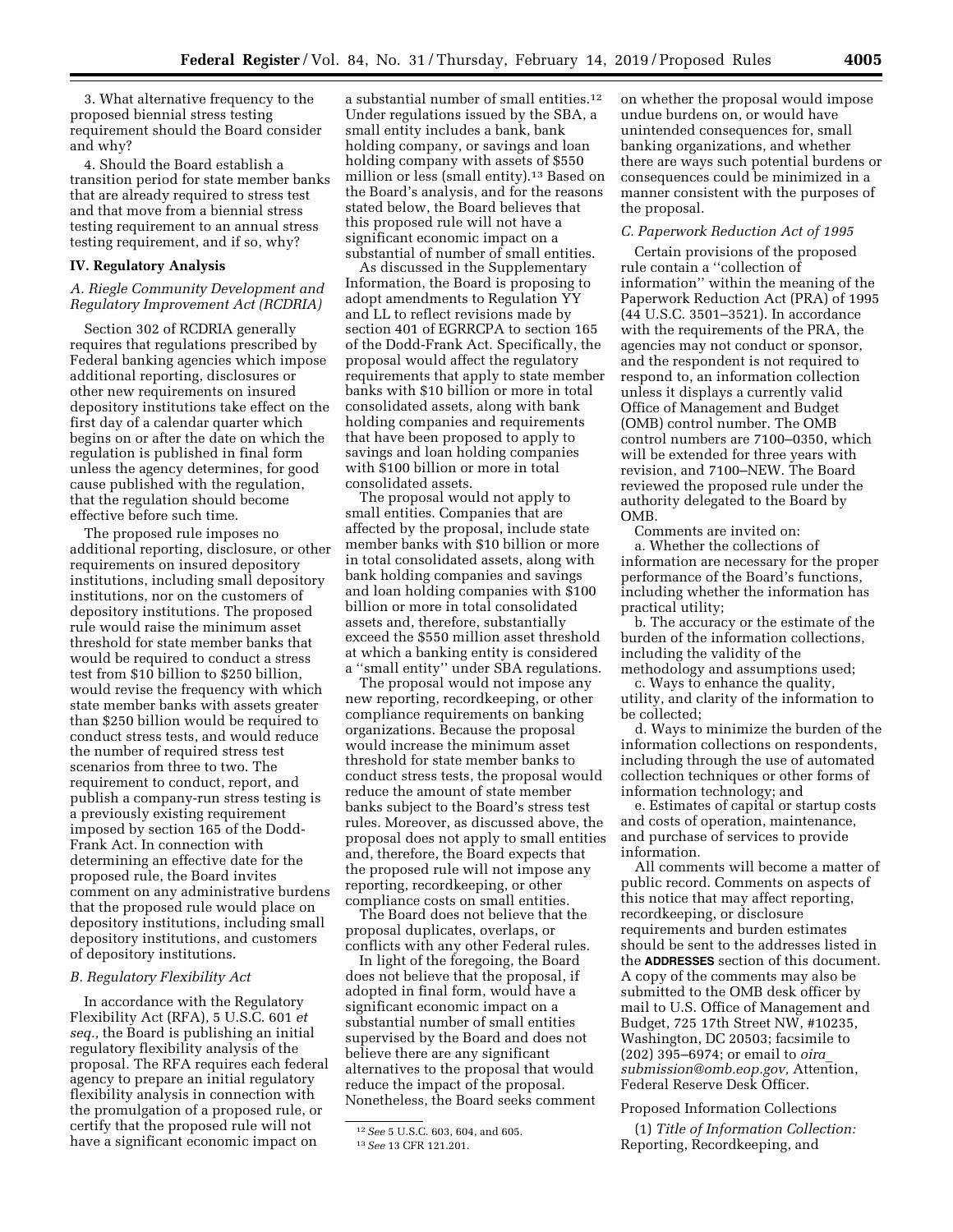Disclosure Requirements Associated with Regulation YY.

*Agency Form Number:* FR YY. *OMB control number:* 7100–0350.

*Frequency:* Annual, semiannual, and quarterly.

*Affected Public:* Businesses or other for-profit.

*Respondents:* State member banks, U.S. bank holding companies, savings and loan holding companies, nonbank financial companies, foreign banking organizations, U.S. intermediate holding companies, foreign savings and loan holding companies, and foreign nonbank financial companies supervised by the Board.

*Description of the Information Collection:* Section 252.16 of Regulation YY requires a state member bank that has average total consolidated assets of \$250 billion or more to report the results of the stress test to the Board by April 5, unless that time is extended by the Board in writing, in a manner consistent with the requirements of the section.

*Current Actions:* The proposed rule would raise the minimum threshold for state member banks to conduct stress tests from \$10 billion to \$250 billion. As a result, the number of respondents filing the reporting requirements in § 252.16 of Regulation YY would decrease to one. The reporting requirements for § 252.57 of Regulation YY are being revised in the Capital Assessments and Stress Testing (FR Y– 14; OMB No. 7100–0341).14

*Legal authorization and confidentiality:* This information collection is authorized by section 165(i)(2) of the Dodd-Frank Act. The obligation of covered institutions to report this information is mandatory.

The information collected in these reports is collected as part of the Board's supervisory process, and therefore is afforded confidential treatment pursuant to exemption 8 of the Freedom of Information Act (FOIA) (5 U.S.C. 552(b)(8)). In addition, individual respondents may request that certain data be afforded confidential treatment pursuant to exemption 4 of FOIA if the data has not previously been publicly disclosed and the release of the data would likely cause substantial harm to the competitive position of the respondent (5 U.S.C. 552(b)(4)). Determinations of confidentiality based on exemption 4 of FOIA would be made on a case-by-case basis.

*Current estimated annual burden hours:* 119,264.

*Estimated annual burden hours due to proposed revisions:* (1,400).

*Proposed estimated annual burden hours:* 117,864.

(2) *Title of Information Collection:*  Disclosure Requirements Associated with Regulation LL.

*Agency Form Number:* FR LL.

*OMB control number:* 7100–NEW.

*Frequency:* Annual, biennial. *Affected Public:* Businesses or other for-profit.

*Respondents:* Savings and loan holding companies.

*Description of the Information Collection:* The proposed § 238.146 of Regulation LL, which was proposed as part of the Board's October 31 proposal regarding prudential standards for large bank holding companies and savings and loan holdings companies 15 requires certain savings and loan holding companies with \$100 billion or more in assets to publicly disclose a summary of the results of the stress test conducted pursuant to proposed § 238.143 of Regulation LL in a manner consistent with the requirements of proposed § 238.146 of Regulation LL.

*Current Actions:* The proposed § 238.146 of Regulation LL would implement disclosure requirements that were previously proposed for savings and loan holding companies. The reporting requirements for proposed §§ 238.133 and 238.145 of Regulation LL are being revised in the Capital Assessments and Stress Testing (FR Y– 14; OMB No. 7100–0341).16

*Legal authorization and confidentiality:* This information collection is authorized by section 10 of the Home Owners' Loan Act (HOLA) and section 165(i)(2) of the Dodd-Frank Act. The obligation of covered institutions to report this information is mandatory. This information would be disclosed publicly and, as a result, no issue of confidentiality is raised.

*Estimated number of respondents:* 1. *Estimated average hours per response:*  200 for initial setup and 80 for ongoing. *Estimated annual burden hours:* 140.

#### *D. Plain Language*

Section 722 of the Gramm-Leach-Bliley Act (Pub. L. 106–102, 113 Stat. 1338, 1471, 12 U.S.C. 4809) requires the federal banking agencies to use plain language in all proposed and final rules published after January 1, 2000. The Board has sought to present the proposed rule in a simple and straightforward manner, and invites comment on the use of plain language. For example:

• Has the Board organized the material to suit your needs? If not, how could the proposed rule be more clearly stated?

• Are the requirements in the proposed rule clearly stated? If not, how could the proposed rule be more clearly stated?

• Do the regulations contain technical language or jargon that is not clear? If so, which language requires clarification?

• Would a different format (grouping and order of sections, use of headings, paragraphing) make the regulation easier to understand? If so, what changes would make the regulation easier to understand?

• Would more, but shorter, sections be better? If so, which sections should be changed?

• What other changes can the Board incorporate to make the regulation easier to understand?

#### **List of Subjects**

*12 CFR Part 238* 

Administrative practice and procedure, Banks, Banking, Federal Reserve System, Holding companies, Reporting and recordkeeping requirements, Securities.

## *12 CFR Part 252*

Administrative practice and procedure, Banks, Banking, Capital planning, Federal Reserve System, Holding companies, Reporting and recordkeeping requirements, Securities, Stress testing.

#### **Authority and Issuance**

For the reasons stated in the Supplementary Information, the Board of Governors of the Federal Reserve System proposes to amend 12 CFR parts 238 and 252 as follows:

# **PART 238—SAVINGS AND LOAN HOLDING COMPANIES (REGULATION LL)**

■ 1. The authority citation for part 238 continues to read as follows:

**Authority:** 5 U.S.C. 552, 559; 12 U.S.C. 1462, 1462a, 1463, 1464, 1467, 1467a, 1468, 1813, 1817, 1829e, 1831i, 1972; 15 U.S.C. 78 l.

# **Subpart O—Supervisory Stress Test Requirements for Covered Savings and Loan Holding Companies**

■ 2. Section 238.130, which was proposed to be added at 83 FR 61408 (November 29, 2018), is further amended by:

■ a. Revising the definitions of

*Advanced approaches;* 

■ b. Removing the definition *Adverse scenario;* and

<sup>14</sup>See 83 FR 61408 (November 29, 2018).

<sup>15</sup>See *[www.federalreserve.gov/newsevents/](http://www.federalreserve.gov/newsevents/pressreleases/bcreg20181031a.htm) [pressreleases/bcreg20181031a.htm](http://www.federalreserve.gov/newsevents/pressreleases/bcreg20181031a.htm)*.

<sup>16</sup>See 83 FR 61408 (November 29, 2018).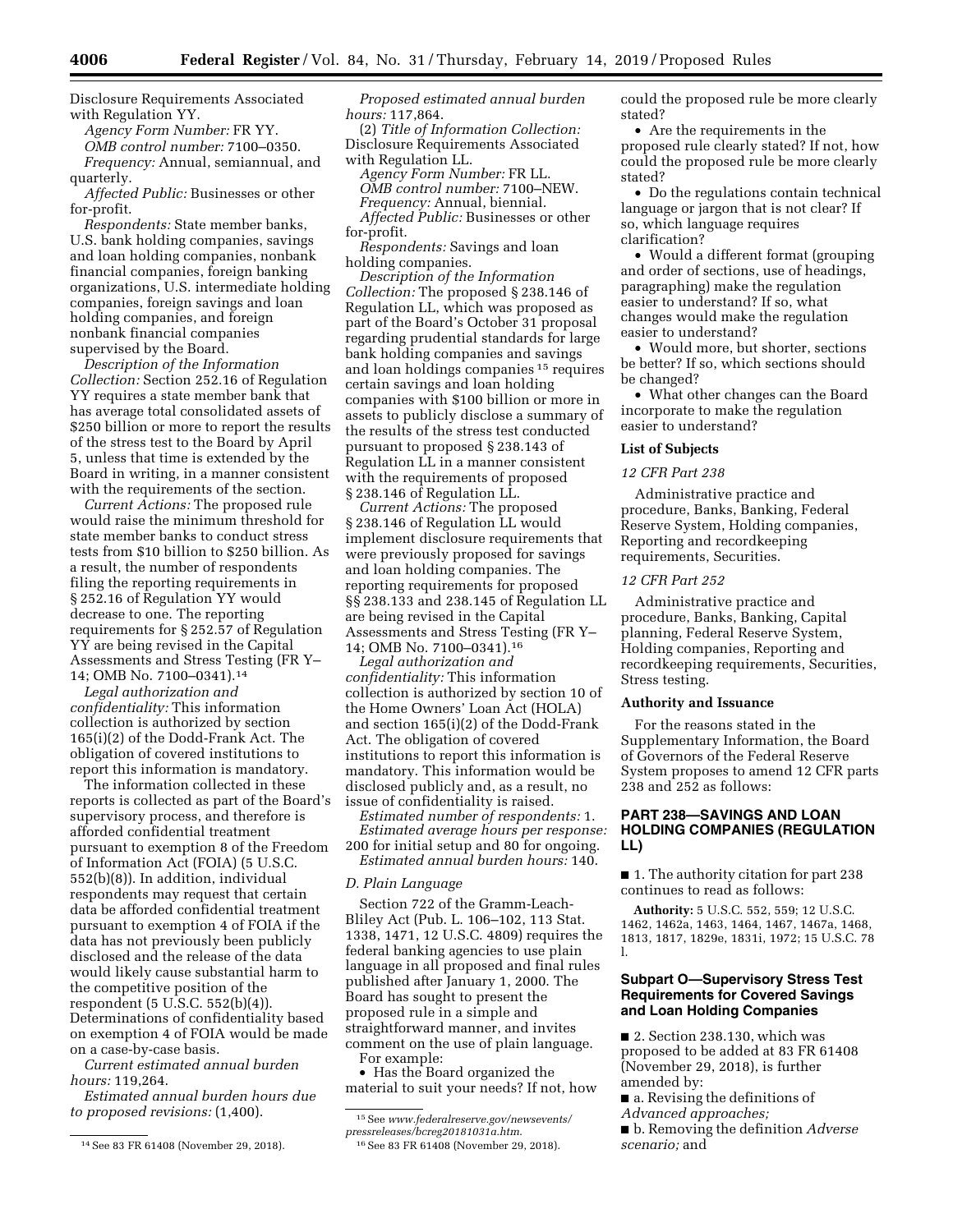■ c. Revising the definitions *Baseline scenario, Scenarios,* and *Severely adverse scenario.* 

The revisions read as follows:

#### **§ 238.130 Definitions.**

\* \* \* \* \* *Advanced approaches* means the riskweighted assets calculation methodologies at 12 CFR part 217, subpart E, as applicable.

*Baseline scenario* means a set of conditions that affect the U.S. economy or the financial condition of a covered company and that reflect the consensus views of the economic and financial outlook.

\* \* \* \* \*

*Scenarios* are those sets of conditions that affect the U.S. economy or the financial condition of a covered company that the Board annually determines are appropriate for use in the supervisory stress tests, including, but not limited to, baseline and severely adverse scenarios.

*Severely adverse scenario* means a set of conditions that affect the U.S. economy or the financial condition of a covered company and that overall are significantly more severe than those associated with the baseline scenario and may include trading or other additional components.

\* \* \* \* \*

■ 3. Section 238.132, which was proposed to be added at 83 FR 61408 (November 29, 2018), is further amended by revising paragraph (b) to read as follows:

#### **§ 238.132 Analysis conducted by the Board.**

\* \* \* \* \* (b) *Economic and financial scenarios related to the Board's analysis.* The Board will conduct its analysis using a minimum of two different scenarios, including a baseline scenario and a severely adverse scenario. The Board will notify covered companies of the scenarios that the Board will apply to conduct the analysis for each stress test cycle to which the covered company is subject by no later than February 15 of that year, except with respect to trading or any other components of the scenarios and any additional scenarios that the Board will apply to conduct the analysis, which will be communicated by no later than March 1 of that year.

\* \* \* \* \*

■ 4. Section 238.134, which was proposed to be added at 83 FR 61408 (November 29, 2018), is further amended by revising paragraph (a) to read as follows:

#### **§ 238.134 Review of the Board's analysis; publication of summary results.**

(a) *Review of results.* Based on the results of the analysis conducted under this subpart, the Board will conduct an evaluation to determine whether the covered company has the capital, on a total consolidated basis, necessary to absorb losses and continue its operation by maintaining ready access to funding, meeting its obligations to creditors and other counterparties, and continuing to serve as a credit intermediary under baseline and severely adverse scenarios, and any additional scenarios. \* \* \* \* \*

## **Subpart P—Company-Run Stress Test Requirements for Savings and Loan Holding Companies**

■ 5. Section 238.141, which was proposed to be added on 83 FR 61408 (November 29, 2018), is further amended by:

■ a. Revising the definition *Advanced approaches;* 

■ b. Removing the definition *Adverse scenario;* and

■ c. Revising the definitions *Baseline scenario, Covered company, Regulatory capital ratio, Scenarios,* and *Severely adverse scenario.* 

The revisions read as follows:

#### **§ 238.141 Definitions.**

*Advanced approaches* means the riskweighted assets calculation methodologies at 12 CFR part 217, subpart E, as applicable.

*Baseline scenario* means a set of conditions that affect the U.S. economy or the financial condition of a covered company and that reflect the consensus views of the economic and financial outlook.

\* \* \* \* \* *Covered company* means: (1) A savings and loan holding company identified as a Category II banking organization pursuant to § 238.10; or

(2) A savings and loan holding company identified as a Category III banking organization pursuant to § 238.10.

\* \* \* \* \*

*Regulatory capital ratio* means a capital ratio for which the Board has established minimum requirements for the savings and loan holding company by regulation or order, including, as applicable, the company's regulatory capital ratios calculated under 12 CFR part 217 and the deductions required under 12 CFR 248.12; except that the company shall not use the advanced approaches to calculate its regulatory capital ratios.

*Scenarios* are those sets of conditions that affect the U.S. economy or the financial condition of a covered company that the Board annually or biennially determines are appropriate for use in the company-run stress tests, including, but not limited to, baseline and severely adverse scenarios.

*Severely adverse scenario* means a set of conditions that affect the U.S. economy or the financial condition of a covered company and that overall are significantly more severe than those associated with the baseline scenario and may include trading or other additional components.

\* \* \* \* \* ■ 6. Section 238.142, which was proposed to be added at 83 FR 61408 (November 29, 2018), is further revised to read as follows:

# **§ 238.142 Applicability.**

(a) *Scope*—(1) *Applicability.* Except as provided in paragraph (b) of this section, this subpart applies to any covered company, which includes:

(i) Any savings and loan holding company identified as a Category II banking organization pursuant to § 238.10; and

(ii) Any savings and loan holding company identified as a Category III banking organization pursuant to § 238.10.

(2) *Ongoing applicability.* A savings and loan holding company (including any successor company) that is subject to any requirement in this subpart shall remain subject to any such requirement unless and until the savings and loan holding company:

(i) Is not a savings and loan holding company identified as a Category II banking organization pursuant to § 238.10; and

(ii) Is not a savings and loan holding company identified as a Category III banking organization pursuant to § 238.10.

(b) *Transitional arrangements.* (1) A savings and loan holding company that is subject to minimum capital requirements and that becomes a covered company on or before September 30 of a calendar year must comply with the requirements of this subpart beginning on January 1 of the second calendar year after the savings and loan holding company becomes a covered company, unless that time is extended by the Board in writing.

(2) A savings and loan holding company that is subject to minimum capital requirements and that becomes a covered company after September 30 of a calendar year must comply with the requirements of this subpart beginning on January 1 of the third calendar year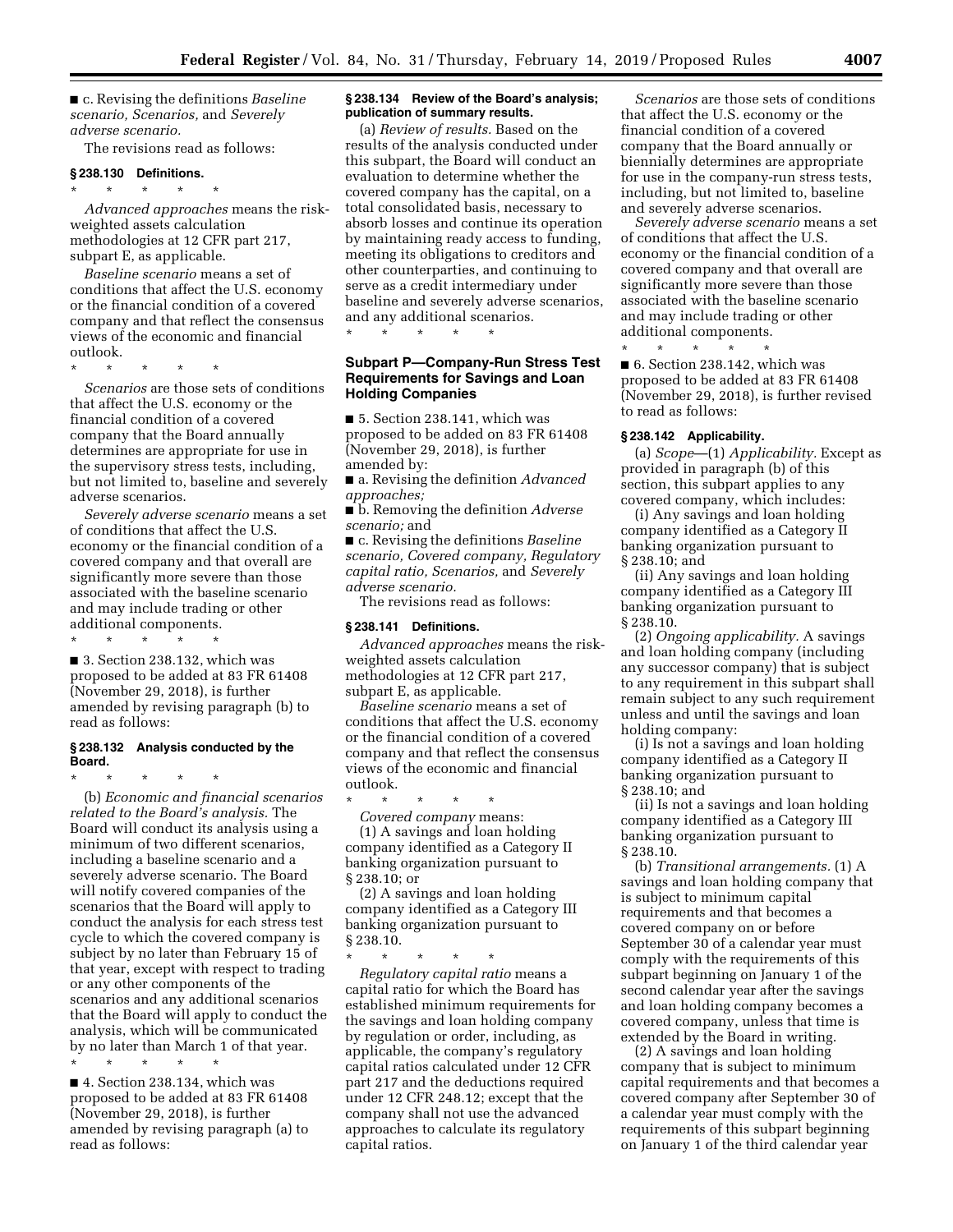after the savings and loan holding company becomes a covered company, unless that time is extended by the Board in writing.

■ 7. Section 238.143, which was proposed to be added at 83 FR 61408 (November 29, 2018), is further amended by revising paragraphs (a),  $(b)(2)$  and  $(b)(4)(i)$  to read as follows:

## **§ 238.143 Stress test.**

(a) *Stress test requirement*—(1) *In general.* A covered company must conduct a stress test as required under this subpart.

(2) *Frequency.* (i) Except as provided in paragraph (a)(2)(ii) of this section, a covered company must conduct an annual stress test. The stress test must be conducted by April 5 of each calendar year based on data as of December 31 of the preceding calendar year, unless the time or the as-of date is extended by the Board in writing.

(ii) A savings and loan holding company identified as a Category III banking organization pursuant to § 238.10 must conduct a biennial stress test. The stress test must be conducted by April 5 of each calendar year ending in an even number, based on data as of December 31 of the preceding calendar year, unless the time or the as-of date is extended by the Board in writing. (b) \* \* \*

(2) *Additional components.* (i) The Board may require a covered company with significant trading activity, as determined by the Board and specified in the Capital Assessments and Stress Testing report (FR Y–14), to include a trading and counterparty component in its severely adverse scenario in the stress test required by this section. The data used in this component must be asof a date selected by the Board between October 1 of the previous calendar year and March 1 of the calendar year in which the stress test is performed pursuant to this section, and the Board will communicate the as-of date and a description of the component to the company no later than March 1 of the calendar year in which the stress test is performed pursuant to this section.

(ii) The Board may require a covered company to include one or more additional components in its severely adverse scenario in the stress test required by this section based on the company's financial condition, size, complexity, risk profile, scope of operations, or activities, or risks to the U.S. economy.

\* \* \* \* \* (4) *\* \* \** 

(i) *Notification of additional component.* If the Board requires a covered company to include one or

more additional components in its severely adverse scenario under paragraph (b)(2) of this section or to use one or more additional scenarios under paragraph (b)(3) of this section, the Board will notify the company in writing. The Board will provide such notification no later than December 31 of the preceding calendar year. The notification will include a general description of the additional component(s) or additional scenario(s) and the basis for requiring the company to include the additional component(s) or additional scenario(s).

\* \* \* \* \* ■ 8. Section 238.144, which was proposed to be added on 83 FR 61408 (November 29, 2018), is further amended by revising paragraph (c)(2) to read as follows:

# **§ 238.144 Methodologies and practices.**

\* \* \* \* \*

(c) *\* \* \** 

(2) *Oversight of stress testing processes.* The board of directors, or a committee thereof, of a covered company must review and approve the policies and procedures of the stress testing processes as frequently as economic conditions or the condition of the covered company may warrant, but no less than each year a stress test is conducted. The board of directors and senior management of the covered company must receive a summary of the results of any stress test conducted under this subpart.

\* \* \* \* \*

## **PART 252—ENHANCED PRUDENTIAL STANDARDS (REGULATION YY)**

■ 9. The authority citation for part 252 continues to read as follows:

**Authority:** 12 U.S.C. 321–338a, 481–486, 1467a, 1818, 1828, 1831n, 1831o, 1831p–l, 1831w, 1835, 1844(b), 1844(c), 3101 *et seq.,*  3101 note, 3904, 3906–3909, 4808, 5361, 5362, 5365, 5366, 5367, 5368, 5371.

■ 10. Revise the heading for subpart B to read as follows:

## **Subpart B—Company-Run Stress Test Requirements for State Member Banks With Total Consolidated Assets Over \$250 Billion**

■ 11. Section 252.11, which was proposed to be revised at 83 FR 61408 (November 29, 2018), is further amended by revising the section heading and paragraph (b) to read as follows:

#### **§ 252.11 Authority and purpose.**

\* \* \* \* \* (b) *Purpose.* This subpart implements section 165(i)(2) of the Dodd-Frank Act

(12 U.S.C. 5365(i)(2)), which requires state member banks with total consolidated assets of greater than \$250 billion to conduct stress tests. This subpart also establishes definitions of stress tests and related terms, methodologies for conducting stress tests, and reporting and disclosure requirements.

■ 12. Section 252.12, which was proposed to be revised at 83 FR 61408 (November 29, 2018), is further amended by removing and reserving paragraph (b) and revising paragraphs (c), (g), (n), (o), and (p) to read as follows:

# **§ 252.12 Definitions.**

\* \* \* \* \*

(b) [Reserved]

(c) *Asset threshold* means a state member bank with average total consolidated assets of greater than \$250 billion.<br> $\frac{1}{x}$ 

\* \* \* \* \* (g) *Capital action* has the same meaning as in § 225.8(d) of the Board's Regulation Y (12 CFR 225.8(d)). \* \* \* \* \*

(n) *Regulatory capital ratio* means a capital ratio for which the Board has established minimum requirements for the state member bank by regulation or order, including, as applicable, the state member bank's regulatory capital ratios calculated under 12 CFR part 217 and the deductions required under 12 CFR 248.12; except that the state member bank shall not use the advanced approaches to calculate its regulatory capital ratios.

\* \* \* \* \* (o) *Scenarios* are those sets of conditions that affect the U.S. economy or the financial condition of a state member bank that the Board annually determines are appropriate for use in the company-run stress tests, including, but not limited to baseline and severely adverse scenarios.

(p) *Severely adverse scenario* means a set of conditions that affect the U.S. economy or the financial condition of a state member bank and that overall are significantly more severe than those associated with the baseline scenario and may include trading or other additional components.

\* \* \* \* \* ■ 13. Section 252.13, which was proposed to be revised at 83 FR 61408 (November 29, 2018), is further revised to read as follows:

## **§ 252.13 Applicability.**

(a) *Scope*—(1) *Applicability.* Except as provided in paragraph (b) of this section, this subpart applies to any state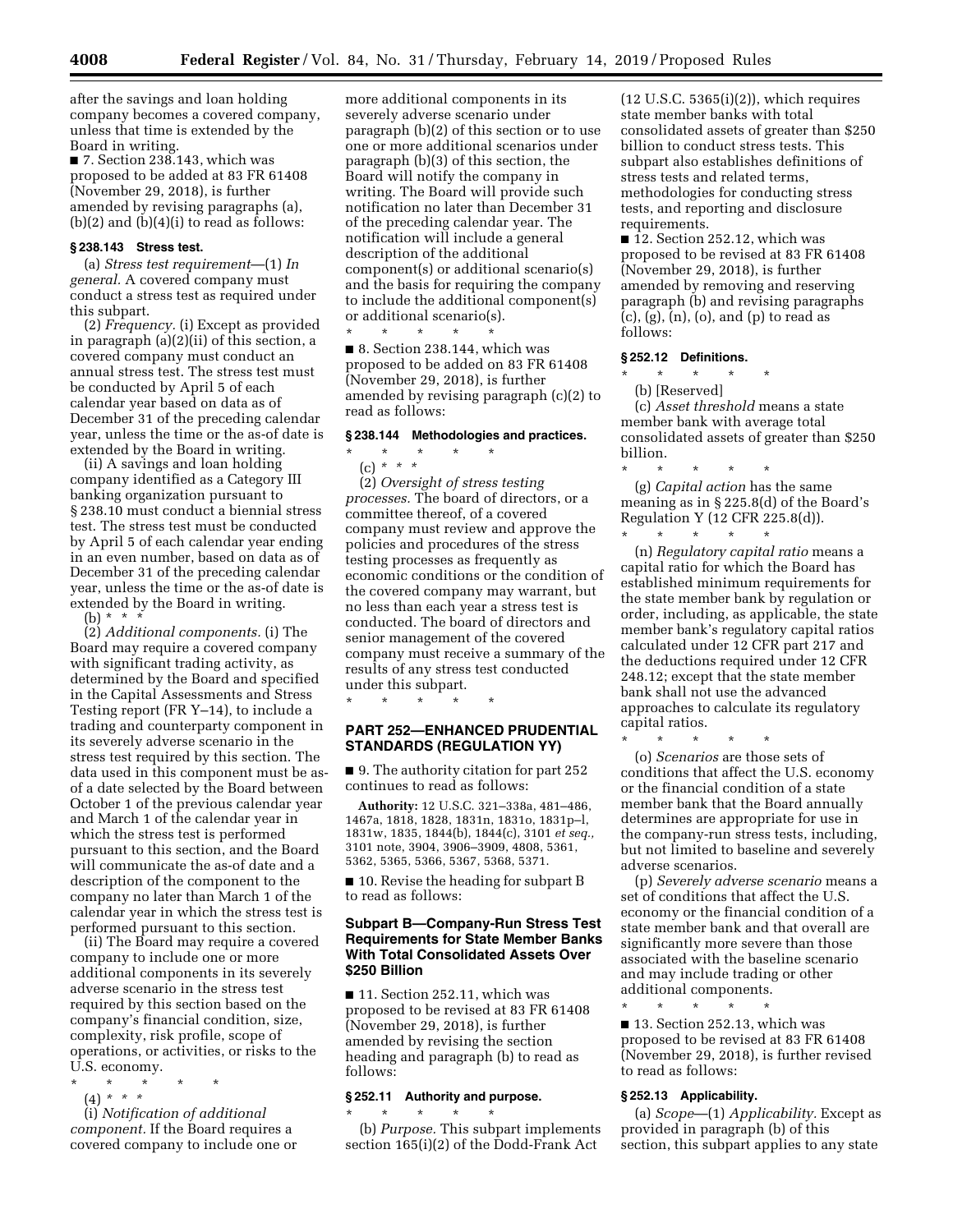member bank with average total consolidated assets (as defined in § 252.12(d)) of greater than \$250 billion.

(2) *Ongoing applicability.* A state member bank (including any successor company) that is subject to any requirement in this subpart shall remain subject to any such requirement unless and until its total consolidated assets fall below \$250 billion for each of four consecutive quarters, as reported on the Call Report and effective on the as-of date of the fourth consecutive Call Report.

(b) *Transition period.* (1) A state member bank that exceeds the asset threshold for the first time on or before March 31 of a given year, must comply with the requirements of this subpart beginning on January 1 of the following year, unless that time is extended by the Board in writing.

(2) A state member bank that exceeds the asset threshold for the first time after March 31 of a given year must comply with the requirements of this subpart beginning on January 1 of the second year following that given year, unless that time is extended by the Board in writing.

■ 14. Section 252.14, which was proposed to be amended at 83 FR 61408 (November 29, 2018), is further amended by revising the section heading and paragraphs (a), (b)(2)(i), and (b)(4)(i) and (ii) to read as follows:

## **§ 252.14 Stress test.**

(a) *General requirements*—(1) *General.* Except as provided in paragraph (a)(2):

(i) A state member bank that is a covered company subsidiary must conduct a biennial stress test. The stress test must be conducted by April 5 of each calendar year ending in an even number, based on data as of December 31 of the preceding calendar year, unless the time or the as-of date is extended by the Board in writing; and

(ii) A state member bank that is not a covered company subsidiary must conduct a biennial stress test. The stress test must be conducted by July 31 of each calendar year ending in an even number, based on data as of December 31 of the preceding calendar year, unless the time or the as-of date is extended by the Board in writing.

(2) *Annual stress test for certain state member banks.* A state member bank that is a subsidiary of a global systemically important BHC or a Category II bank holding company must conduct an annual stress test. The stress test must be conducted by April 5 of each calendar year, based on data as of December 31 of the preceding calendar

year, unless the time or the as-of date is extended by the Board in writing.

(b)  $* * * *$ 

(2) *\* \* \** 

(i) The Board may require a state member bank with significant trading activity, as determined by the Board and specified in the Capital Assessments and Stress Testing report (FR Y–14), to include a trading and counterparty component in its severely adverse scenario in the stress test required by this section. The Board may also require a state member bank that is subject to 12 CFR part 217, subpart F or that is a subsidiary of a bank holding company that is subject to either this paragraph (b)(2) or  $\S 252.54(b)(2)(i)$  to include a trading and counterparty component in the state member bank's severely adverse scenario in the stress test required by this section. The data used in this component must be as of a date between January 1 and March 1 of that calendar year selected by the Board, and the Board will communicate the as-of date and a description of the component to the company no later than March 1 of that calendar year.

- \* \* \* \* \*
	- (4) \* \* \*

(i) *Notification of additional component.* If the Board requires a state member bank to include one or more additional components in its severely adverse scenario under paragraph (b)(2) of this section or to use one or more additional scenarios under paragraph (b)(3) of this section, the Board will notify the company in writing by December 31.

(ii) *Request for reconsideration and Board response.* Within 14 calendar days of receipt of a notification under this paragraph (b)(4), the state member bank may request in writing that the Board reconsider the requirement that the company include the additional component(s) or additional scenario(s), including an explanation as to why the request for reconsideration should be granted. The Board will respond in writing within 14 calendar days of receipt of the company's request.

\* \* \* \* \* ■ 15. Section 252.15, which was proposed to be revised at 83 FR 61408 (November 29, 2018), is further amended by revising paragraphs (b)(1) and (2) to read as follows:

## **§ 252.15 Methodologies and practices.**

\* \* \* \* \* (b) *\* \* \** 

(1) *In general.* The senior management of a state member bank must establish and maintain a system of controls, oversight, and documentation,

including policies and procedures, that are designed to ensure that its stress testing processes are effective in meeting the requirements in this subpart. These policies and procedures must, at a minimum, describe the company's stress testing practices and methodologies, and processes for validating and updating the company's stress test practices and methodologies consistent with applicable laws and regulations.

(2) *Oversight of stress testing processes.* The board of directors, or a committee thereof, of a state member bank must review and approve the policies and procedures of the stress testing processes as frequently as economic conditions or the condition of the company may warrant, but no less than each year a stress test is conducted. The board of directors and senior management of the state member bank must receive a summary of the results of the stress test conducted under this section.

\* \* \* \* \* ■ 16. Section 252.16, is amended by revising paragraphs (a) and (b) introductory text to read as follows:

#### **§ 252.16 Reports of stress test results.**

(a) *Reports to the Board of stress test results*—(1) *General.* A bank holding company, savings and loan holding company, and state member bank must report the results of the stress test to the Board in the manner and form prescribed by the Board, in accordance with paragraphs (a)(2) of this section.

(2) *Timing.* For each stress test cycle in which a stress test is conducted:

(i) A state member bank that is a covered company subsidiary must report the results of the stress test to the Board by April 5, unless that time is extended by the Board in writing; and

(ii) A state member bank that is not a covered company subsidiary must report the results of the stress test to the Board by July 31, unless that time is extended by the Board in writing.

(b) *Contents of reports.* The report required under paragraph (a) of this section must include the following information for the baseline scenario, severely adverse scenario, and any other scenario required under § 252.14(b)(3):

\* \* \* \* \* ■ 17. Section 252.17, which was proposed to be revised at 83 FR 61408 (November 29, 2018), is further amended by revising paragraph (a) to read as follows:

## **§ 252.17 Disclosure of stress test results.**

(a) *Public disclosure of results*—(1) *General.* (i) A bank holding company, savings and loan holding company, and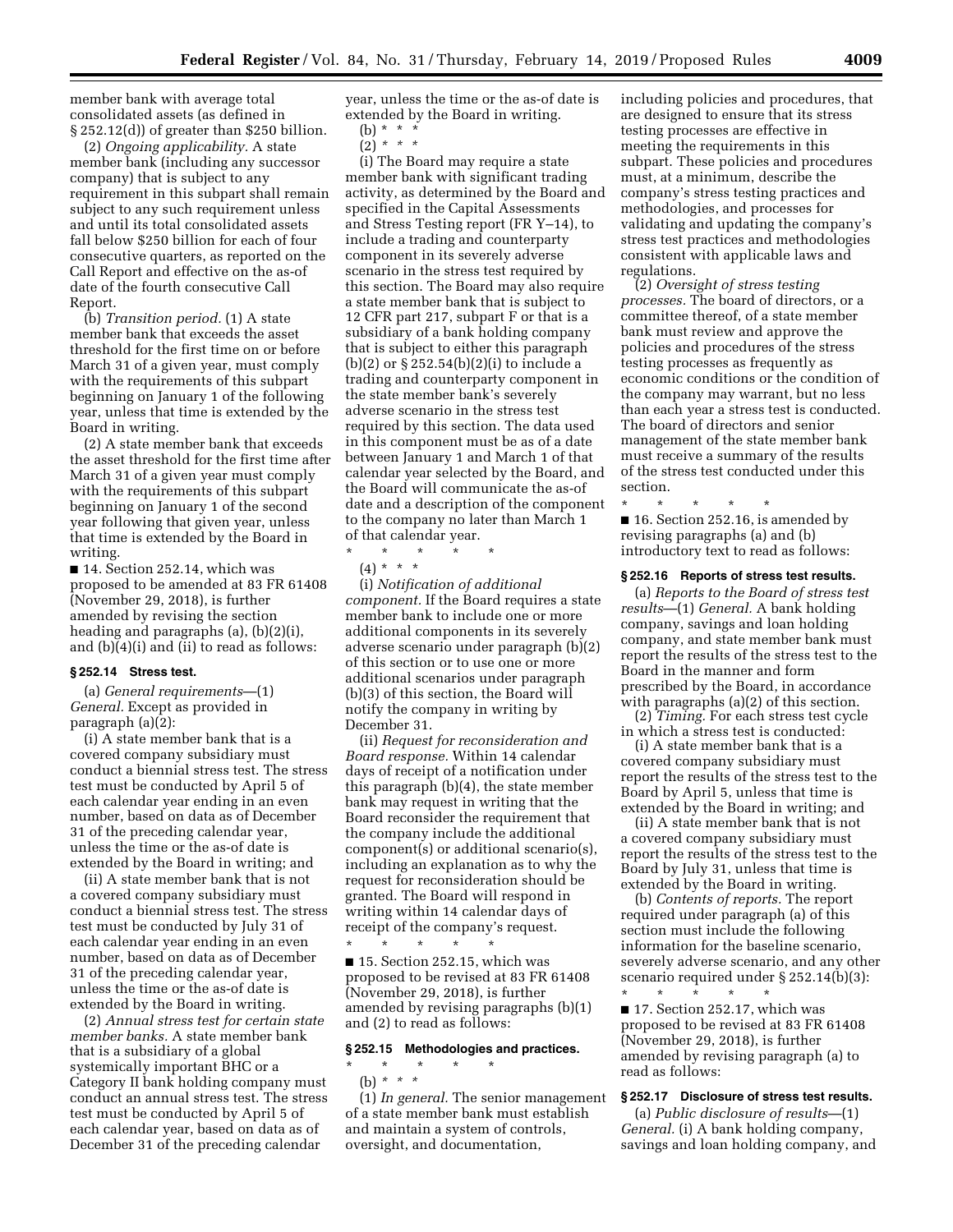state member bank must publicly disclose a summary of the results of the stress test required under this subpart.

(ii) [Reserved]

(2) *Timing.* For each stress test cycle in which a stress test is conducted:

(i) A state member bank that is a covered company subsidiary must publicly disclose a summary of the results of the stress test within 15 calendar days after the Board discloses the results of its supervisory stress test of the covered company pursuant to § 252.46(c), unless that time is extended by the Board in writing; and

(ii) A state member bank that is not a covered company subsidiary must publicly disclose a summary of the results of the stress test in the period beginning on October 15 and ending on October 31, unless that time is extended by the Board in writing.

\* \* \* \* \*

# **Subpart E—Supervisory Stress Test Requirements for Certain U.S. Banking Organizations With \$100 Billion or More in Total Consolidated Assets and Nonbank Financial Companies Supervised by the Board**

■ 18. Section 252.42 is amended by removing and reserving paragraph (b) and revising paragraphs (n) and (o) to read as follows:

#### **§ 252.42 Definitions**

- \* \* \* \* \*
- (b) [Reserved] \* \* \* \* \*

(n) *Scenarios* are those sets of conditions that affect the U.S. economy or the financial condition of a covered company that the Board annually determines are appropriate for use in the supervisory stress tests, including, but not limited to, baseline and severely adverse scenarios.

(o) *Severely adverse scenario* means a set of conditions that affect the U.S. economy or the financial condition of a covered company and that overall are significantly more severe than those associated with the baseline scenario and may include trading or other additional components.

\* \* \* \* \*

■ 19. Section 252.44, which was proposed to be amended at 83 FR 61408 (November 29, 2018), is further amended by revising paragraph (b) to read as follows:

#### **§ 252.44 Analysis conducted by the Board.**  \* \* \* \* \*

(b) *Economic and financial scenarios related to the Board's analysis.* The Board will conduct its analysis using a minimum of two different scenarios,

including a baseline scenario and a severely adverse scenario. The Board will notify covered companies of the scenarios that the Board will apply to conduct the analysis for each stress test cycle to which the covered company is subject by no later than February 15 of that year, except with respect to trading or any other components of the scenarios and any additional scenarios that the Board will apply to conduct the analysis, which will be communicated by no later than March 1 of that year. \* \* \* \* \*

# **Subpart F—Company-Run Stress Test Requirements for Certain U.S. Bank Holding Companies and Nonbank Financial Companies Supervised by the Board**

■ 20. Section 252.52, which was proposed to be revised at 83 FR 61408 (November 29, 2018), is further amended by removing and reserving paragraph (b) and revising paragraphs (o) and (p) to read as follows:

## **§ 252.52 Definitions.**

- \* \* \* \* \* (b) [Reserved]
- $\star$   $\qquad$   $\star$   $\qquad$   $\star$

(o) *Scenarios* are those sets of conditions that affect the U.S. economy or the financial condition of a covered company that the Board annually or biennially determines are appropriate for use in the company-run stress tests, including, but not limited to, baseline and severely adverse scenarios.

(p) *Severely adverse scenario* means a set of conditions that affect the U.S. economy or the financial condition of a covered company and that overall are significantly more severe than those associated with the baseline scenario and may include trading or other additional components.

\* \* \* \* \* ■ 21. Section 252.54, which was proposed to be revised at 83 FR 61408 (November 29, 2018), is further amended by revising paragraphs (b)(2)(i) and (ii) to read as follows:

## **§ 252.54 Stress test.**

\* \* \* \* \*

(b) \* \* \*

 $(2)^{*}$  \* \*

(i) The Board may require a covered company with significant trading activity, as determined by the Board and specified in the Capital Assessments and Stress Testing report (FR Y–14), to include a trading and counterparty component in its severely adverse scenario in the stress test required by this section. The data used in this component must be as of a date selected

by the Board between October 1 of the previous calendar year and March 1 of the calendar year in which the stress test is performed pursuant to this section, and the Board will communicate the as-of date and a description of the component to the company no later than March 1 of the calendar year in which the stress test is performed pursuant to this section.

(ii) The Board may require a covered company to include one or more additional components in its severely adverse scenario in the stress test required by this section based on the company's financial condition, size, complexity, risk profile, scope of operations, or activities, or risks to the U.S. economy.

\* \* \* \* \*

■ 22. Section 252.55, which was proposed to be revised at 83 FR 61408 (November 29, 2018), is further amended by revising paragraphs (b)(1) and (2) and (b)(4)(i) to read as follows:

#### **§ 252.55 Mid-cycle stress test.**

- \* \* \* \* \*
	- (b) *\* \* \**

(1) *In general.* A U.S. intermediate holding company must develop and employ a minimum of two scenarios, including a baseline scenario and severely adverse scenario that are appropriate for its own risk profile and operations, in conducting the stress test required by this section.

(2) *Additional components.* The Board may require a U.S. intermediate holding company to include one or more additional components in its severely adverse scenario in the stress test required by this section based on the company's financial condition, size, complexity, risk profile, scope of operations, or activities, or risks to the U.S. economy.

- \* \* \* \* \*
	- (4) *\* \* \**

(i) *Notification of additional component.* If the Board requires a U.S. intermediate holding company to include one or more additional components in its severely adverse scenario under paragraph (b)(2) of this section or one or more additional scenarios under paragraph (b)(3) of this section, the Board will notify the company in writing. The Board will provide such notification no later than June 30. The notification will include a general description of the additional component(s) or additional scenario(s) and the basis for requiring the company to include the additional component(s) or additional scenario(s).

\* \* \* \* \*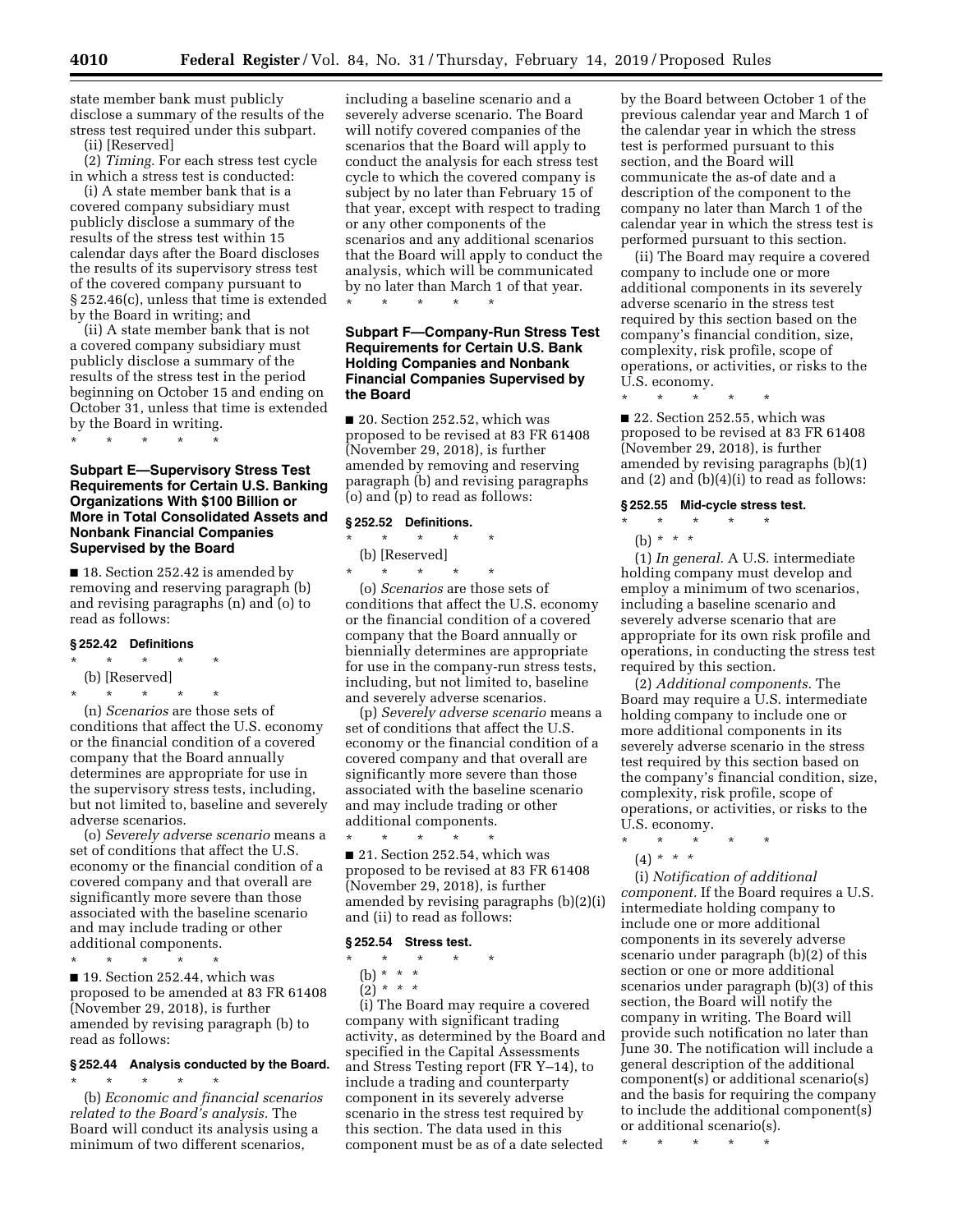■ 23. Section 252.56 is amended by revising paragraph (c)(2) to read as follows:

## **§ 252.56 Methodologies and practices.**

\* \* \* \* \* (c) \* \* \*

(2) *Oversight of stress testing processes.* The board of directors, or a committee thereof, of a covered company must review and approve the policies and procedures of the stress testing processes as frequently as economic conditions or the condition of the covered company may warrant, but no less than each year a stress test is conducted. The board of directors and senior management of the covered company must receive a summary of the results of any stress test conducted under this subpart.

\* \* \* \* \*

■ 24. Appendix A is amended by:

■ a. Revising Section 1a and b, Section 2c, Section 3a, Section 3.2(a), Section 4, Section 4.1a, and Section 4.2;

■ b. Removing Section 4.3;

■ c. Revising Section 5a and b and Section 5.2.2a; and

■ d. Removing Section 5.3 and Section 6d.

The revisions read as follows:

## **Appendix A to Part 252—Policy Statement on the Scenario Design Framework for Stress Testing**

#### **1. Background**

a. The Board has imposed stress testing requirements through its regulations (stress test rules) implementing section 165(i) of the Dodd-Frank Wall Street Reform and Consumer Protection Act (Dodd-Frank Act or Act) and through its capital plan rule (12 CFR 225.8). Under the stress test rules issued under section 165(i)(1) of the Act, the Board conducts an annual stress test (supervisory stress tests), on a consolidated basis, of each bank holding company with total consolidated assets of \$100 billion or more, intermediate holding company of a foreign banking organization, and nonbank financial company that the Financial Stability Oversight Council has designated for supervision by the Board (together, covered companies).17 In addition, under the stress test rules issued under section 165(i)(2) of the Act, covered companies must conduct stress tests semi-annually and other financial companies with total consolidated assets of more than \$250 billion and for which the Board is the primary regulatory agency must conduct stress tests on a periodic basis (together,

company-run stress tests).18 The Board will provide for at least two different sets of conditions (each set, a scenario), including baseline and severely adverse scenarios for both supervisory and company-run stress tests (macroeconomic scenarios).19

b. The stress test rules provide that the Board will notify covered companies by no later than February 15 of each year of the scenarios it will use to conduct its annual supervisory stress tests and provide, also by no later than February 15, covered companies and other financial companies subject to the final rules the set of scenarios they must use to conduct their annual companyrun stress tests. Under the stress test rules, the Board may require certain companies to use additional components in the severely adverse scenario or additional scenarios. For example, the Board expects to require large banking organizations with significant trading activities to include a trading and counterparty component (market shock, described in the following sections) in their severely adverse scenario. The Board will provide any additional components or scenario by no later than March 1 of each year.<sup>20</sup> The Board expects that the scenarios it will require the companies to use will be the same as those the Board will use to conduct its supervisory stress tests (together, stress test scenarios).

\* \* \* \* \*

## **2. Overview and Scope**

\* \* \* \* \*

c. The remainder of this policy statement is organized as follows. Section 3 provides a broad description of the baseline and severely adverse scenarios and describes the types of variables that the Board expects to include in the macroeconomic scenarios and the market shock component of the stress test scenarios applicable to companies with significant trading

activity. Section 4 describes the Board's approach for developing the macroeconomic scenarios, and section 5 describes the approach for the market shocks. Section 6 describes the relationship between the macroeconomic scenario and the market shock components. Section 7 provides a timeline for the formulation and publication of the macroeconomic assumptions and market shocks.

## **3. Content of the Stress Test Scenarios**

a. The Board will publish a minimum of two different scenarios, including baseline and severely adverse conditions, for use in stress tests required in the stress test rules.9 In general, the Board anticipates that it will not issue additional scenarios. Specific circumstances or vulnerabilities that in any given year the Board determines require particular vigilance to ensure the resilience of the banking sector will be captured in the severely adverse scenario. A greater number of scenarios could be needed in some years—for example, because the Board identifies a large number of unrelated and uncorrelated but nonetheless significant risks.

9 12 CFR 252.14(b), 12 CFR 252.44(b), 12 CFR 252.54(b).

\* \* \* \* \*

## *3.2 Market Shock Component*

a. The market shock component of the severely adverse scenario will only apply to companies with significant trading activity and their subsidiaries.12 The component consists of large moves in market prices and rates that would be expected to generate losses. Market shocks differ from macroeconomic scenarios in a number of ways, both in their design and application. For instance, market shocks that might typically be observed over an extended period (*e.g.,* 6 months) are assumed to be an instantaneous event which immediately affects the market value of the companies' trading assets and liabilities. In addition, under the stress test rules, the as-of date for market shocks will differ from the quarter-end, and the Board will provide the as-of date for market shocks no later than February 1 of each year. Finally, as described in section 4, the market shock includes a much larger set of risk factors than the set of economic and financial variables included in macroeconomic scenarios. Broadly, these risk factors include shocks to financial market variables that affect asset prices, such as a credit spread or the yield on a bond, and, in some cases, the value of the

<sup>17</sup> 12 U.S.C. 5365(i)(1); 12 CFR part 252, subpart E.

<sup>18</sup> 12 U.S.C. 5365(i)(2); 12 CFR part 252, subparts B and F.

<sup>19</sup>The stress test rules define scenarios as those sets of conditions that affect the United States economy or the financial condition of a company that the Board annually determines are appropriate for use in stress tests, including, but not limited to, baseline and severely adverse scenarios. The stress test rules define baseline scenario as a set of conditions that affect the United States economy or the financial condition of a company and that reflect the consensus views of the economic and financial outlook. The stress test rules define severely adverse scenario as a set of conditions that affect the United States economy or the financial condition of a company and that overall are significantly more severe than those associated with the baseline scenario and may include trading or other additional components. 20 *Id.*